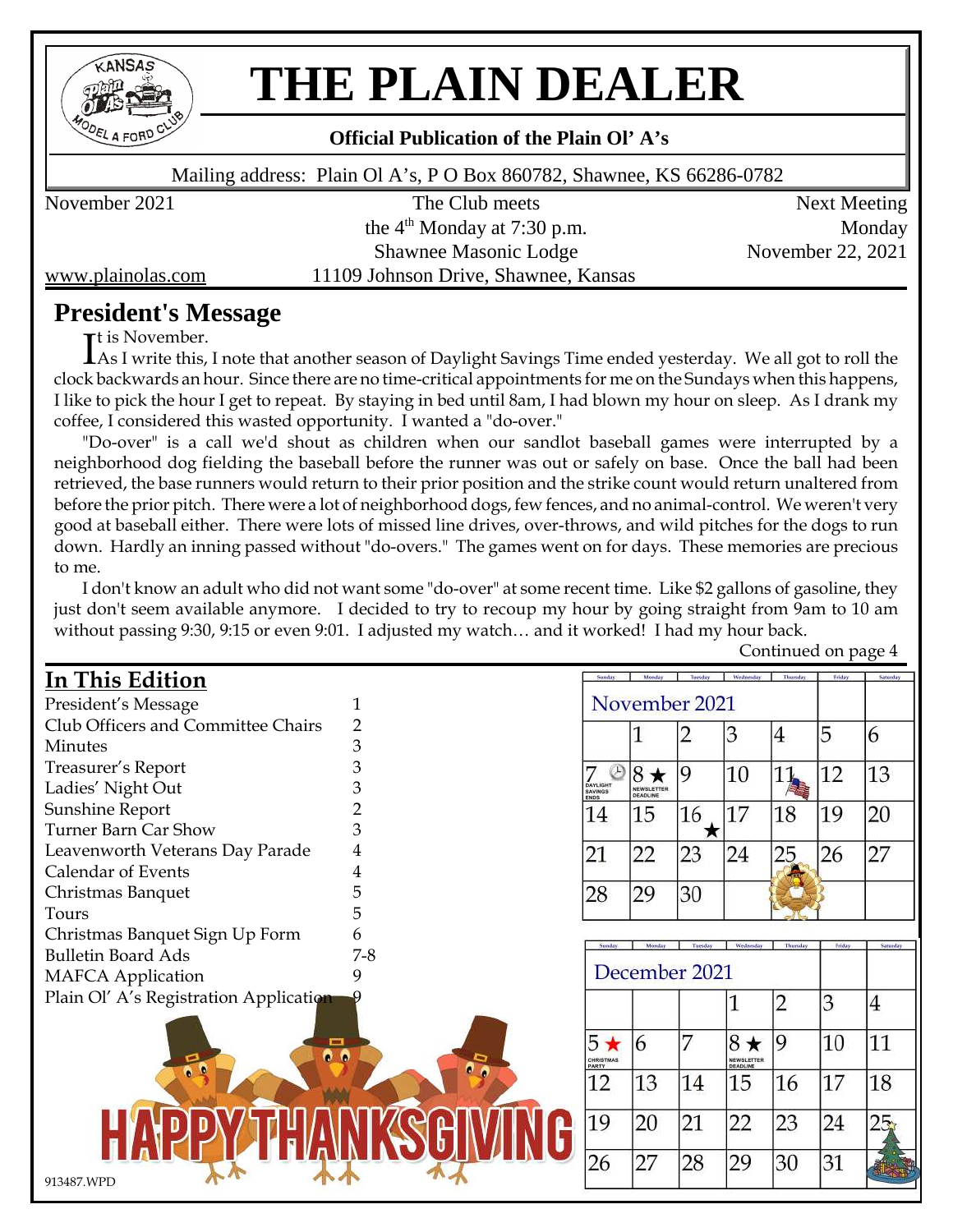### *Page 2 The Plain Dealer November 2021*

## 2021 Club Officers

| President      | John Smeltzer    | 913-638-7032 | js5200ks@gmail.com     |
|----------------|------------------|--------------|------------------------|
| Vice President | Ed Jankowski     | 402-676-6951 | emjank1626@gmail.com   |
| Treasurer      | <b>Bob Hess</b>  | 816-668-3902 | roberthess30@gmail.com |
| Secretary      | Nancy Hess       | 816-679-9051 | nancy12731@gmail.com   |
| Director       | Justin Read      | 816-547-8608 | onsitetech@mac.com     |
| Director       | Ken Coleman      | 913-631-2752 | kcoleman555@gmail.com  |
| Director       | Theresa Guenther | 913-682-2545 | ronsaresto@yahoo.com   |

### Committee Chairpersons - 2021

| Calling                    | Ken Coleman         | 913-631-2752 | kcoleman555@gmail.com       |
|----------------------------|---------------------|--------------|-----------------------------|
| Ladies Night Out           | Ken Coleman         | 913-631-2752 | kcoleman555@gmail.com       |
| Membership                 | <b>Chuck Marcus</b> | 913-681-6079 | cfnamarcus@yahoo.com        |
| Newsletter                 | Joyce Tweedy        | 816-410-4613 | jtweedy@swansonbernard.com  |
| <b>Restorer Articles</b>   | Ron and Theresa     |              |                             |
|                            | Guenther            | 913-682-2545 | ronsaresto@yahoo.com        |
| Seminars                   | <b>Bob Hess</b>     | 816-668-3902 | roberthess30@gmail.com      |
| Sunshine                   | Deborah Smeltzer    | 913-526-6977 | deborah.smeltzer@gmail.com  |
| Historian                  | <b>OPEN</b>         |              |                             |
| <b>Tour Codirector</b>     | <b>Bill Hills</b>   | 913-406-2085 | bill.hills.sh@gmail.com     |
| Car Show Coord.            | Justin Read         | 816-547-8608 | onsitetech@mac.com          |
| Christmas Party            | Ed Jankowski        | 402-676-6951 | emjank1626@gmail.com        |
| <b>Memorial Day Picnic</b> | Ed Jankowski        | 402-676-6951 | emjank1626@gmail.com        |
| Refreshment Coord.         | Fran Coleman        | 913-481-6658 | fcole61@gmail.com           |
| Webmaster                  | Joe Nicholas        | 913-710-3292 | joseph.h.nicholas@gmail.com |
|                            |                     |              |                             |

# **Newsletter Articles**

**Theormation for the newsletter should be sent** 

Information for the newsletter should be sent<br>
to Joyce Tweedy. Her email address is jtweedy@swansonbernard.com, or snail mail, 4600 Madison, Ste. 600, Kansas City, MO 64112 or phone Joyce at 816-410-4613.

The deadline for submission of articles is the  $8<sup>th</sup>$  of the month.

# **Facebook**

Plain Ol' A's is now on Facebook: Search For "Plain Ol' A's" and request to join the Private Group.

# **MAFCA Membership**

There is a membership form to MAFCA in the back of the newsletter for anyone who is interested.

# **Refreshments**

It was decided at the July meeting, that at this time, the club will not restart refreshments at the monthly meetings. This will be readdressed at the November meeting.

- Fran Coleman

# **Time to Renew**

It's time to renew your Club membership for 2022. Please fill out the registration form on the last page of this newsletter and mail it to Bob Hess. It's very important you fill out the renewal form so that the Club has your current contact information. Also, all club members are entitled to an electronic copy of the monthly newsletter, but the Club is also offering the option of receiving the newsletter by mail. Renewals should be mailed to Bob Hess at the address on the renewal form.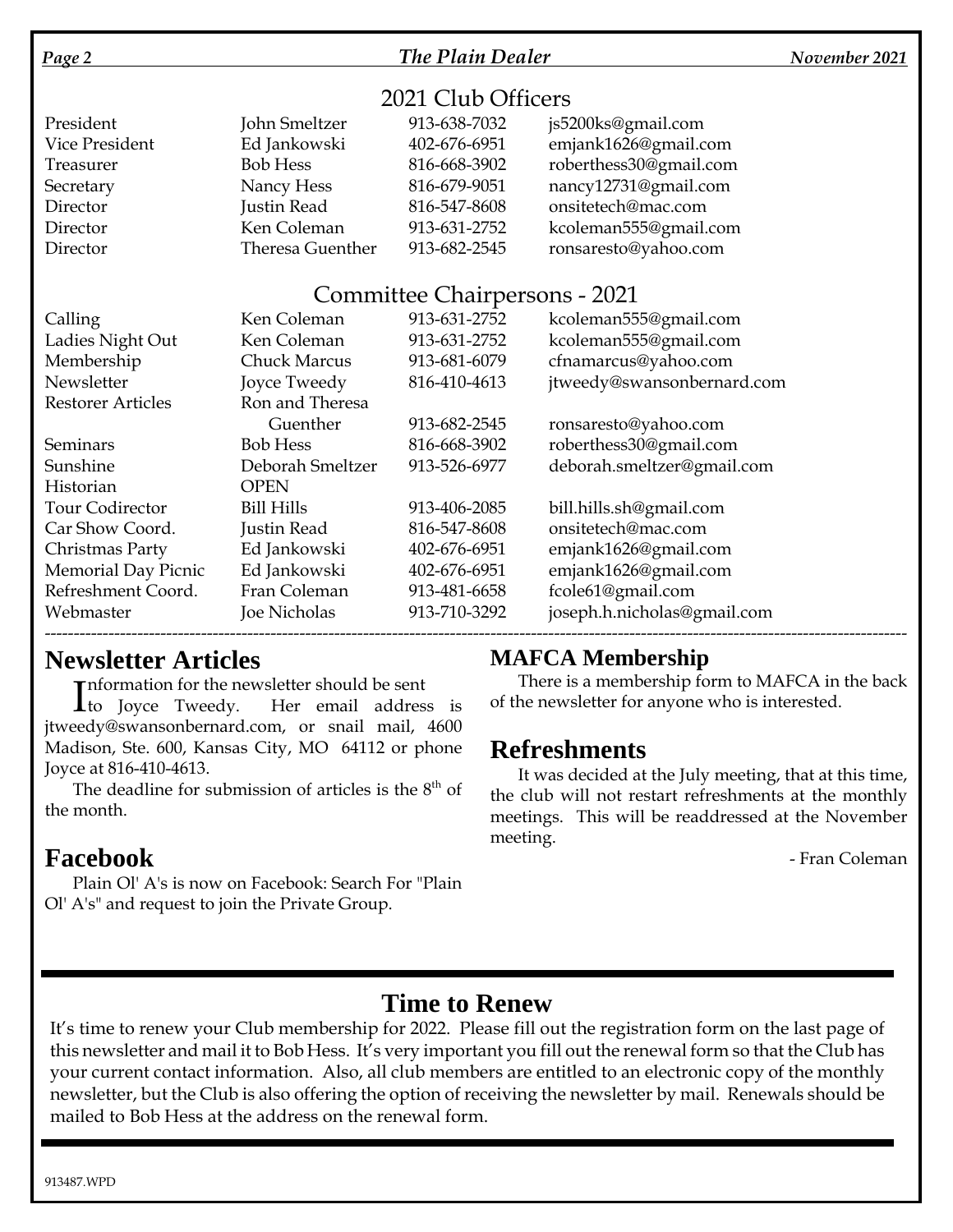### *November 2021 The Plain Dealer Page 3*

## **October 2021 Minutes**

The Plain Ol' A's met on October 25, 2021 at the Masonic Hall. President John Smeltzer called the meeting to order at 7:30 P.M.

Guests and New Members-No guests were at the meeting.

Minutes-The minutes were approved as published in The Plain Dealer.

Treasurer's Report-The treasurer's report was approved as read.

Sunshine Report-Georgia Bianchi has been ill. Lee Crim, JB Hodgden, and Lance Burton have been hospitalized.

Ladies' Night Out-We will eat at Johnny's Tavern on November 16 at 6:00 PM.

Tours-The following activities are being planned:

November11-Leavenworth parade

February, 2022-Club breakfast being planned Car Shows:

October 30-Hy Vee car show

October 30-The barn at Kill Creek Farm

Christmas Party-The Christmas party will be held at the Embassy Suites on December 5; gift exchange. Deadline to sign up is November 22.

Webmaster-The website has been updated with changes to the registration form and regional meet information.

Regional Meet-The next planning meeting will be held on November 17 at 7:00 PM.

Nominating Committee-The election of 2022 officers will be held in November. Information will be shown in the next newsletter. The following members are on the nominating committee:

Alan South

Justin Read

Ed Jankowski

Bottle Jack Stabilizer-If you want to buy a bottle jack stabilizer, notify Ken Coleman and give him the size.

Tune-Up Day-The members discussed the possibility of having a second tune-up day.

Raffle-A raffle was held.

Seminar- Bill Carter gave a seminar on lubricants.

–Nancy Hess, Secretary

# **Treasurer's Report - October 2021**

#### **Income**

| October Interest    | \$1.04 |        |
|---------------------|--------|--------|
| <b>TOTAL INCOME</b> |        | \$1.04 |

#### **Expenses**

| Post Office Box       | \$134.00                         |          |
|-----------------------|----------------------------------|----------|
| <b>TOTAL EXPENSES</b> |                                  | \$134.00 |
|                       | Submitted by Bob Hess, Treasurer |          |

# **November Ladies' Night Out**

Ladies' Night Out will be November 16th at 6:00 p.m. at Johnny's Tavern in Shawnee, located at 13131 Shawnee Mission Parkway (Shawnee & Pflumm). If you'd like to sign up, please call Deborah at (913) 526-5977. Please join us for a night of fun & camaraderie!

Deborah and John Smeltzer

# **Sunshine Report**

Get-well cards were sent to JB Hodgdon, Lea Crim, Lance Burton and Georgia Bianche in October.

Starting in January, we will be publishing monthly birthdays and anniversaries in the monthly newsletter! The annual registration form will ask for your birthdate (month and day only!) and your anniversary date. Please share this information when you register so that your friends in the POAs can help you celebrate your special days!

Wishing a very blessed Thanksgiving to you and your family!

Please send your news, happy or sad, to Deborah Smeltzer at Deborah.smeltzer@gmail.com or call Deborah at 913-526-6977. Deborah Smeltzer

# **Welcome New Members**

Troy & Jill Musson 11809 West 71 Terrace Shawnee, KS 66203 913-636-9475 (Troy Cell) 913-636-9476 Jill Cell) Email: tfm7033@yahoo.com 1929 Tudor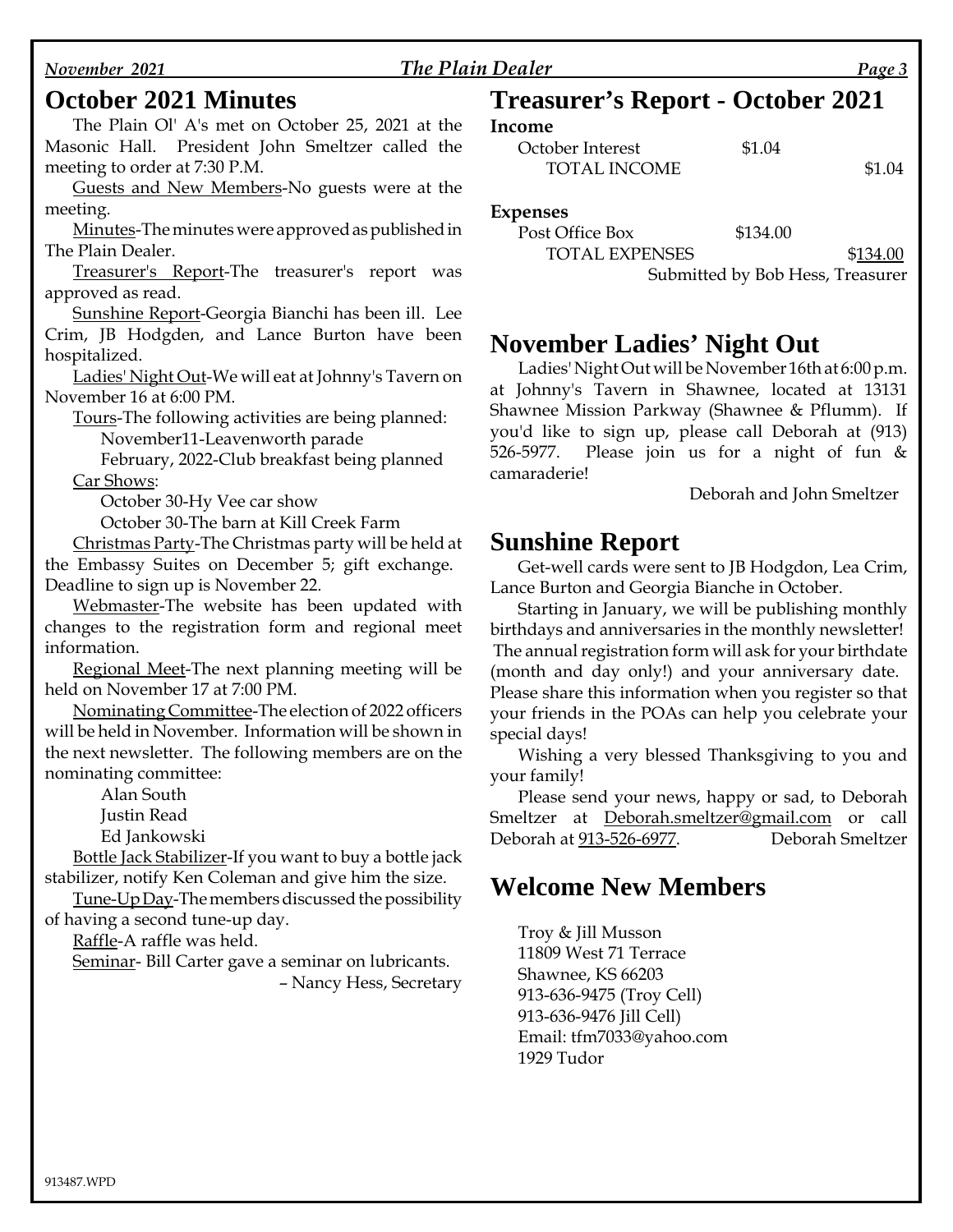### The Plain Dealer

# **President's Message** continued from page 1

I washed dishes and performed some other chores before 11. Then I ran some errands before 12. These were not sufficiently wonderful to be candidates for my extra hour. I did some woodworking in the afternoon hours and enjoyed myself. I had fair carpentry results and without blood loss ... nary a splinter. Hmmm-maybe?

Then I remembered that we should take the Model A out on a test run before the parade later in the week. The car started right up. I pulled her out of the garage to warm-up and swept out the newly fallen leaves from the empty garage. Deborah joined me and we were off. The sun was out. The sky was its deepest azure. The autumn leaves were aswirl in the rich autumn hues of burgundy, crimson, pumpkin, gold, yellow and rust. The day was only slightly cool. The car was running well. People were waving. This was it without a doubt. A hands-down winner! We meant to spend an hour on this shake down tour but headed home after 2. I adjusted my watch backward 1 hour. "Do-over", done! It was glorious. Another fond memory.

The Plain Ol' A's will be participating in the Veteran's Day Parade in Leavenworth on the 11th. As I write, this event is a mere few days away. Reading this may be after the fact but I hope you participated. Our tour and car show calendars are winding down for the year. Cold and sloppy weather is on the way. So, get out there driving in your Model A now and make some memories! "Do-overs" don't come around very often anymore.

Ahooooga On!

- John Smeltzer, President

# Leavenworth Veteran's Day Parade 11 November 2021

We will meet at 8:45 a.m. at McDonald's, 3121 S 4th St Trafficway, Leavenworth for the Veteran's Day Parade. We will leave McDonald's at 9:30 to go to the staging area. We will go to lunch as a group after the parade.

If you didn't sign up at the October meeting and would like to attend, give me a call at (913) 682 -2545.

Hope to see you for the parade.

Theresa Guenther (913) 682 - 2545



# Plain Ol' A's Calendar 2021

November 11 Veterans Day Parade, Leavenworth, KS

November 16 Ladies' Night Out, Johnny's Tavern, 13131 Shawnee Mission Parkway (Shawnee & Pflumm)

November 22 POA Meeting-Masonic Lodge, Shawnee and Deadline to sign up for the Christmas Party

December 5 POA Christmas Party

Page 4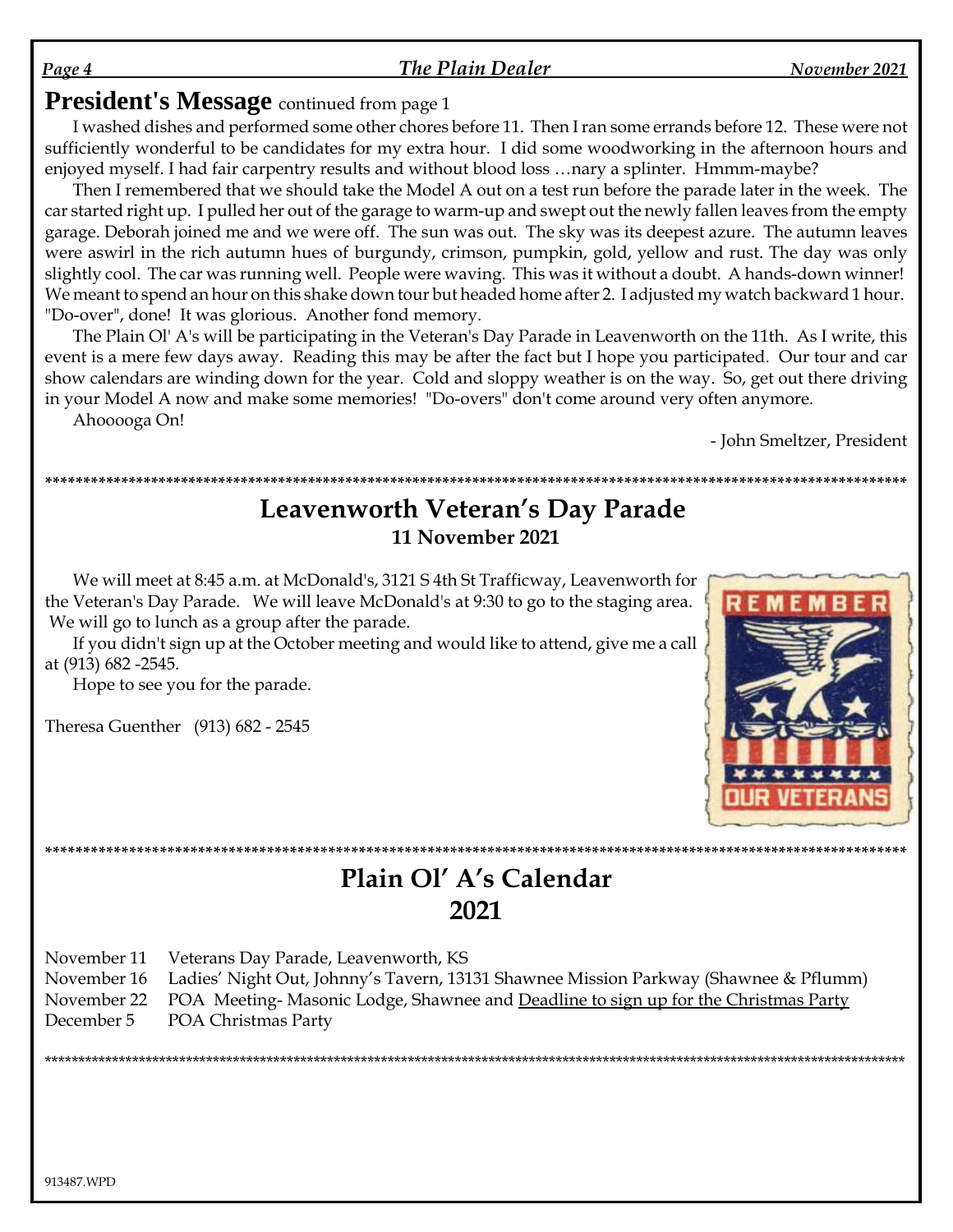#### *November 2021 The Plain Dealer Page 5*

# **2021 Plain Ol' A's Annual Christmas Banquet**

The Plain OL' A's Model a Ford Club will hold their annual Holiday Banquet on Sunday December 5, 2021, at the Embassy Suites in Olathe. A registration form is included in this newsletter which presents meals and costs. Please note **REGISTRATIONS** must be received by Bob Hess **ON OR BEFORE NOVEMBER 22nd**. Earlier in the year we conducted a survey of members interested in attending which indicated 40 attendees and that is the basis of our contract with Embassy suites. Remember we will conduct our gift exchange after dinner which always provides fun. Gifts should be ten dollars or less.

The Embassy Suites will be the home for our 2022 Regional Meet in June 2022, and the Holiday Banquet would be an excellent opportunity for members to see first hand the great location for the meet. See you all at the banquet.

–Ed Jankowski

# **Tours**

\*\*\*\*\*\*\*\*\*\*\*\*\*\*\*\*\*\*\*\*\*\*\*\*\*\*\*\*\*\*\*\*\*\*\*\*\*\*\*\*\*\*\*\*\*\*\*\*\*\*\*\*\*\*\*\*\*\*\*\*\*\*\*\*\*\*\*\*\*\*\*\*\*\*\*\*\*\*\*\*\*\*\*\*\*\*\*\*\*\*\*\*\*\*\*\*\*\*\*\*\*\*\*\*\*\*\*\*\*\*\*\*\*\*\*\*\*\*\*\*\*\*\*\*\*\*\*\*\*\*

We had several great car shows in October.

We had 17 club members come out for the Turner Barn show with their cars. We also did a Fall Color Tour on the way to the barn. We went past Olathe and Gardner

lakes. It was a nice drive but the trees were just starting to turn color. It was a great show with 37 pre-war cars. Turner Barn had a BBQ food truck to provide us lunch. The food was very good.

We had  $12+$  cars show up for the Hy-Vee car show. Being this was a Truck-or-Treat several cars were decorated for Halloween.

Our last driving event for the year will be The Leavenworth Veterans Day parade is on the November 11th. This is a large parade with great turnout. Hopefully the weather will be nice so we can get the cars out and attend the parade.

2022- I am starting to work on our Tour schedule for 2022. Our first event will be a club breakfast in February. I will have the date, place and time in the January news letter.

Another big event we have will be the Regional. This will require a lot of help to put it on. If you can help Please let Ron Guenther know.

Hopefully 2022 will get us closer to normal so we can do more inside events, weekend tours and have lunch in restaurants- although the picnics were fun. If you have a suggestion for a tour Please let me know.

If the weather is nice get your car out and take it for a drive.

> Bill Hills bill.hills.sh@gmail.com 913-406-2085



Turner Barn Tour - photo courtesy of Ken Coleman via Facebook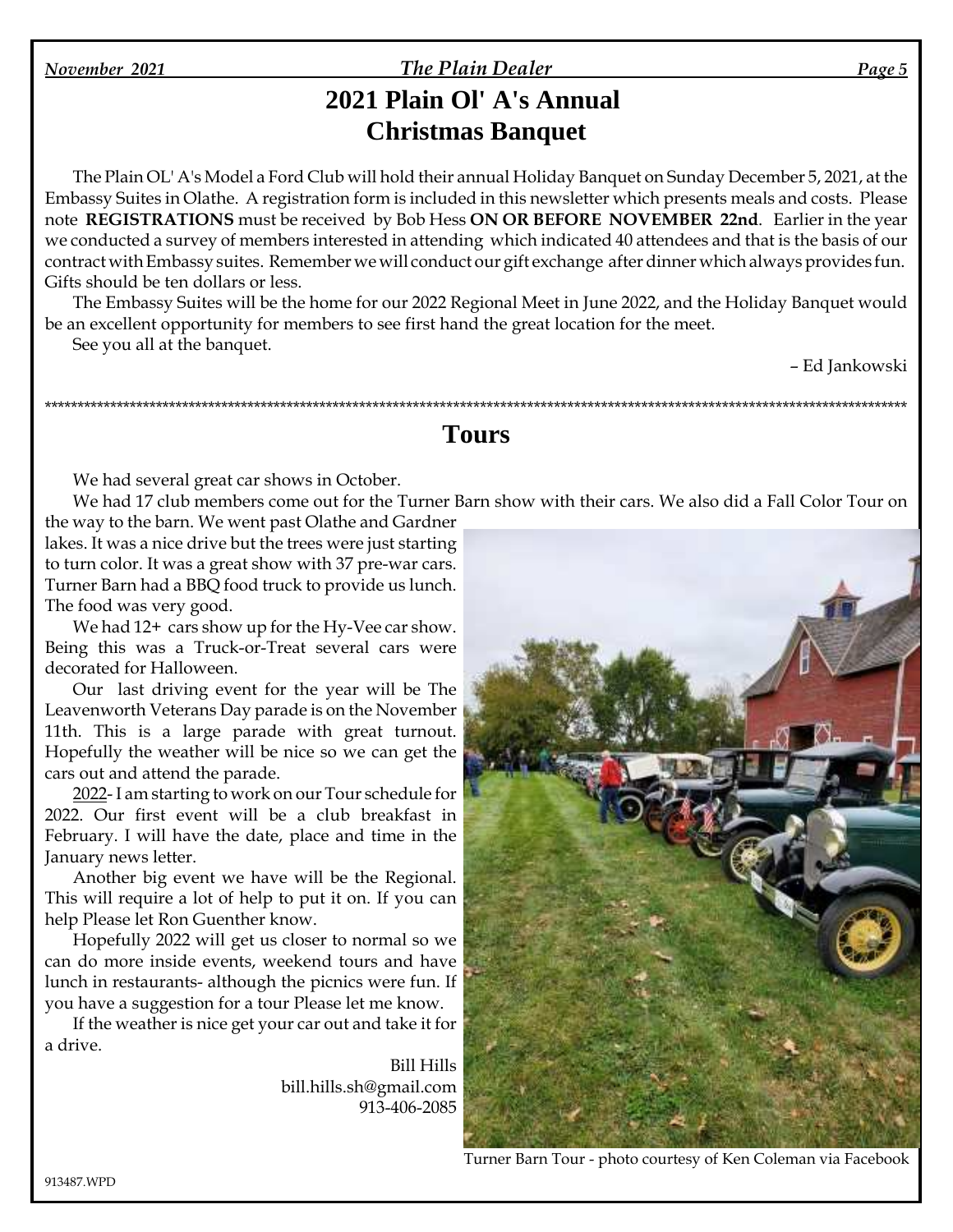### *Page 6 The Plain Dealer November 2021*

# **The Plain Ol' A's Model A Ford Club Annual Holiday Banquet**

Sunday, December 5, 2021

The Embassy Suites - Olathe 10401 South Ridgeview Road Olathe, Kansas Lunch will be served at 12:30 P.M.

### **Entrees**

Citrus Crusted Chicken Breast Seasonal Risotto and Smoked Maple Mustard Jus:

Scottish Salmon Local Grain Risotto and Caper-Raisin emulsion

All plated lunches are served with water, iced tea, coffee, artisan roll and butter, chef's selection of vegetable and salad

> **Dessert** NEW York Cheesecake

\_\_\_\_\_\_\_\_\_\_\_\_\_\_\_\_\_\_\_\_\_\_\_\_\_\_\_\_\_\_\_\_\_\_\_\_\_\_\_\_\_\_\_\_\_\_\_\_\_\_\_\_\_\_\_\_\_\_\_\_\_\_\_\_\_\_\_\_\_

# **Form and money must be received by Bob Hess by Monday, Nov.22nd**

**Entree Selection:** Chicken \_\_\_\_\_\_\_ \$29.00 Salmon\_\_\_\_\_\_\_\_ \$33.00 TOTAL ENCLOSED \$

**Member and spouse**

**Phone:**

**Make Your Check payable to Plain Ol' A's Model A Ford Club**

Mail To: Bob Hess 12731 Cherry Street Kansas City, MO 64145 Don't forget we will have a gift exchange. \$10.00 Limit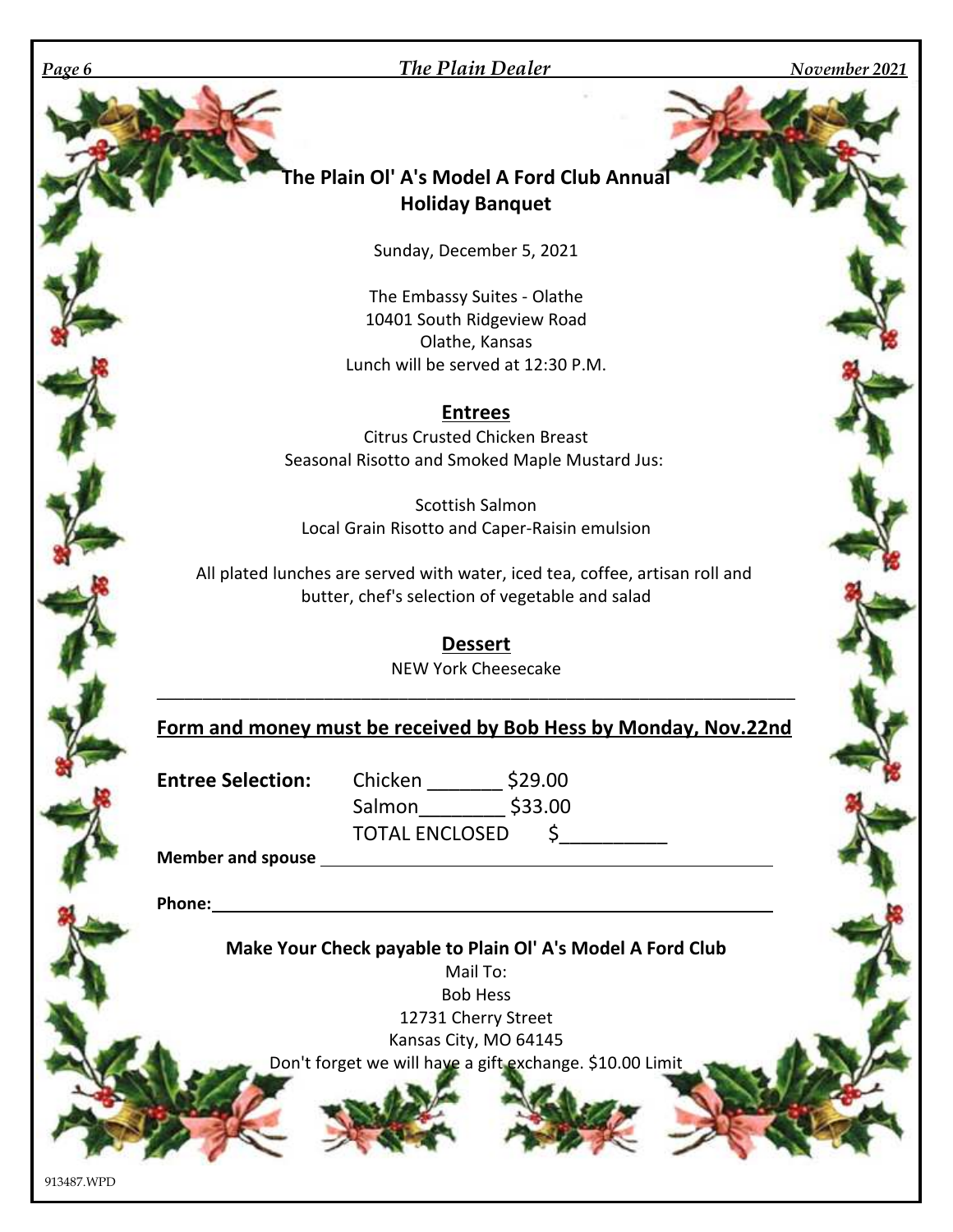### *November 2021 The Plain Dealer Page 7*

# **Videos Available to Our Members**

Most available on VCR and some on DVD Roadside Troubleshooting Jewelry of the Model A Era How To Stop On a Dime Gennin Along Carbs & Carbos Flasher (turn signals) Timing the Ignition Tillotson Carburetors Dial D for Distributor Electrical Seminar '87 Hargrave Rebuilding Model A Differential (new)

Moone!

Mooo

MMOO!

#### **Other Model A Titles**

MMODO!

Mooo!

(MMoood)

Kansas City (Movie) 2000 Hillclimb Weston Yokahama Model A Picacho Peak Hill Climb 2000 The New Ford Model A Ford Motor Co. 1928 1995 Great North American Race Mid American Regional Mafca Regional meet 89 Mafca Regional Meet 87 OLD Cars, Creston 35 ford, 87 reg, Atch Flyin

Other Cars 1935-36 Fords 1932 V8 Ford at the Races

See Ken Coleman 913-631-2752

There's a new video in the library: "Rebuilding Model A Differential"

**H&aslight Auto Parts** 

1909-48 FORD Parts

Classic Motor Sales, LLC.

Model A, T, & V-8 Parts

800.242.6491 www.gaslightauto.com 1445 S. US Hwy 68, Urbana, OH 43078

# J.B. Hodgdon

**Classics to Current Models** Office: (913) 362-2436 Mobile: (913) 205-8448 913457mail: jb@hodgdon.com

**6436 Vista Drive** Shawnee, Kansas 66218

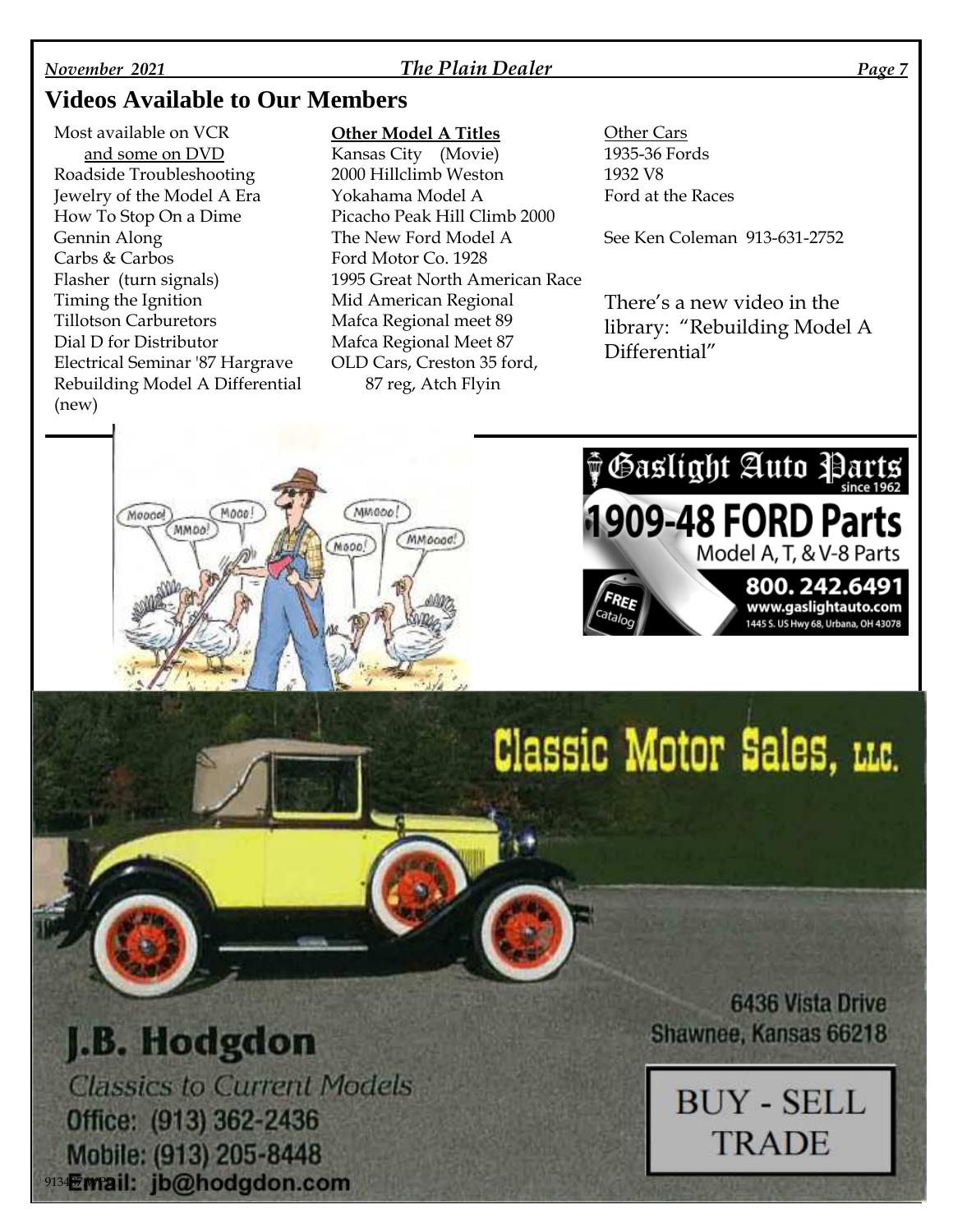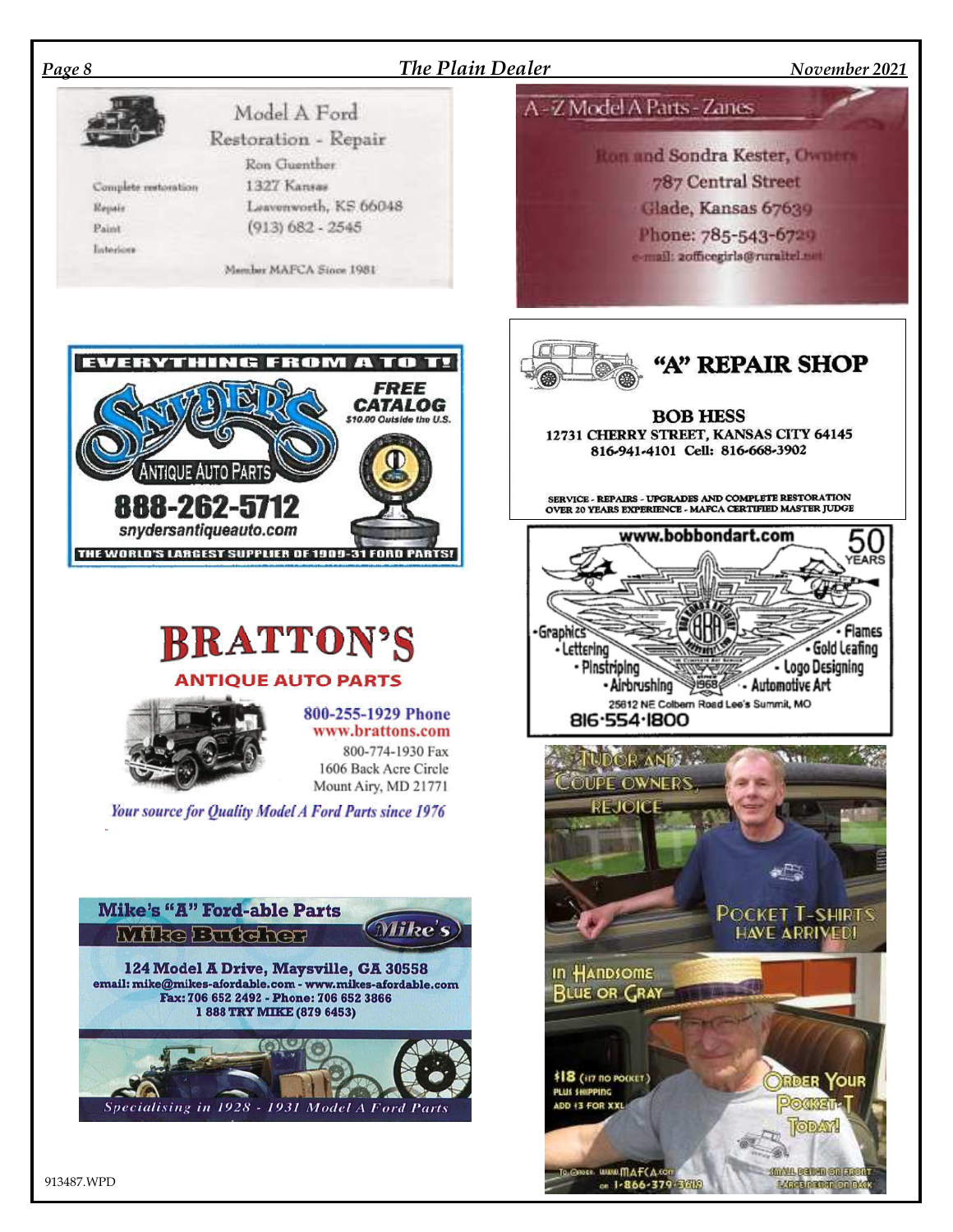| November 2021                                                                                                                                                                                                                 |                                                                                                                                                                                                                                                                                                                    | Page 9 |  |  |
|-------------------------------------------------------------------------------------------------------------------------------------------------------------------------------------------------------------------------------|--------------------------------------------------------------------------------------------------------------------------------------------------------------------------------------------------------------------------------------------------------------------------------------------------------------------|--------|--|--|
|                                                                                                                                                                                                                               |                                                                                                                                                                                                                                                                                                                    |        |  |  |
|                                                                                                                                                                                                                               | Model A Ford Club of America                                                                                                                                                                                                                                                                                       |        |  |  |
|                                                                                                                                                                                                                               | Membership Application                                                                                                                                                                                                                                                                                             |        |  |  |
|                                                                                                                                                                                                                               | Name:<br>and the contract of the state of the contract of the contract of the contract of the contract of the contract of the contract of the contract of the contract of the contract of the contract of the contract of the contract                                                                             |        |  |  |
|                                                                                                                                                                                                                               | Spotage contract the contract of the contract of the contract of the contract of the contract of the contract of the contract of the contract of the contract of the contract of the contract of the contract of the contract                                                                                      |        |  |  |
|                                                                                                                                                                                                                               | Address: Address: Address: Address: Address: Address: Address: Address: Address: Address: Address: Address: Address: Address: Address: Address: Address: Address: Address: Address: Address: Address: Address: Address: Addres                                                                                     |        |  |  |
|                                                                                                                                                                                                                               |                                                                                                                                                                                                                                                                                                                    |        |  |  |
|                                                                                                                                                                                                                               | Email:<br>Telephone:<br>I grant MAFCA permission to publish my manni and contract information. Yes _______No. ______________                                                                                                                                                                                       |        |  |  |
|                                                                                                                                                                                                                               | U.S. Membership 850 + Canada/Mexico Membership (U.S. Currency) 560<br>International Membership (U.S. Correnzy) 870 - International Membership Digital Edition only \$50<br>Includes six issues of The Restorer magazine!                                                                                           |        |  |  |
|                                                                                                                                                                                                                               | Ippercent that I will act to ERAS in shines and start<br>Exp. Date: The Contract of the Contract of the Contract of the Contract of the Contract of the Contract of the Contract of the Contract of the Contract of the Contract of the Contract of the Contract of the Contract of the<br>Card Number<br>CVV Code |        |  |  |
|                                                                                                                                                                                                                               |                                                                                                                                                                                                                                                                                                                    |        |  |  |
|                                                                                                                                                                                                                               | Signature:<br>Mail to:<br>Model A Ford Club of America<br>250 S. Cypress St.<br>La Habra, CA 90631-5515                                                                                                                                                                                                            |        |  |  |
|                                                                                                                                                                                                                               | Rev 12/23/2019                                                                                                                                                                                                                                                                                                     |        |  |  |
|                                                                                                                                                                                                                               | PLAIN OL' A'S MODEL A FORD CLUB                                                                                                                                                                                                                                                                                    |        |  |  |
|                                                                                                                                                                                                                               | NEW AND RENEWAL MEMBERSHIP APPLICATION                                                                                                                                                                                                                                                                             |        |  |  |
|                                                                                                                                                                                                                               |                                                                                                                                                                                                                                                                                                                    |        |  |  |
|                                                                                                                                                                                                                               | First: Cell Phone: Cell Phone:                                                                                                                                                                                                                                                                                     |        |  |  |
|                                                                                                                                                                                                                               |                                                                                                                                                                                                                                                                                                                    |        |  |  |
|                                                                                                                                                                                                                               |                                                                                                                                                                                                                                                                                                                    |        |  |  |
|                                                                                                                                                                                                                               |                                                                                                                                                                                                                                                                                                                    |        |  |  |
|                                                                                                                                                                                                                               | Has any of the above information changed since the last Roster? _________________                                                                                                                                                                                                                                  |        |  |  |
|                                                                                                                                                                                                                               |                                                                                                                                                                                                                                                                                                                    |        |  |  |
|                                                                                                                                                                                                                               |                                                                                                                                                                                                                                                                                                                    |        |  |  |
|                                                                                                                                                                                                                               | Are you interested in Touring? _______ Seminars? _________ Need Help with your Model A? ___________                                                                                                                                                                                                                |        |  |  |
|                                                                                                                                                                                                                               | Are you a member of MAFCA? ______ MARC? ___________ How long have you owned a Model A? ________                                                                                                                                                                                                                    |        |  |  |
|                                                                                                                                                                                                                               | Renewal dues are \$25.00 per year (DUE BY DECEMBER 31) and include an email version of the                                                                                                                                                                                                                         |        |  |  |
|                                                                                                                                                                                                                               | newsletter.                                                                                                                                                                                                                                                                                                        |        |  |  |
| Include a hard copy of the newsletter in addition to the email version with my membership<br>renewal for an additional annual charge of \$10.00.                                                                              |                                                                                                                                                                                                                                                                                                                    |        |  |  |
| New Member (dues are \$13.00 plus \$1.00 for each month remaining in the year).                                                                                                                                               |                                                                                                                                                                                                                                                                                                                    |        |  |  |
| New Members may include an optional .85 cents per month for a hard copy of the newsletter<br>along with their free email copy.                                                                                                |                                                                                                                                                                                                                                                                                                                    |        |  |  |
|                                                                                                                                                                                                                               | Would you be willing to serve refreshments at a membership meeting?                                                                                                                                                                                                                                                |        |  |  |
|                                                                                                                                                                                                                               |                                                                                                                                                                                                                                                                                                                    |        |  |  |
| Anniversary Date (MM/DD/YY) Management of the contract of the contract of the contract of the contract of the contract of the contract of the contract of the contract of the contract of the contract of the contract of the |                                                                                                                                                                                                                                                                                                                    |        |  |  |
| Please send this application and your check payable to Plain Ol' A's to:                                                                                                                                                      |                                                                                                                                                                                                                                                                                                                    |        |  |  |
| <b>Bob Hess, Treasurer</b>                                                                                                                                                                                                    |                                                                                                                                                                                                                                                                                                                    |        |  |  |
|                                                                                                                                                                                                                               | 12731 Cherry Street, Kansas City, MO 64145                                                                                                                                                                                                                                                                         |        |  |  |
|                                                                                                                                                                                                                               | The Club newsletter, The Plain Dealer, is sent once a month via email                                                                                                                                                                                                                                              |        |  |  |
| 913487.WPD                                                                                                                                                                                                                    | Please be sure to include your email address.                                                                                                                                                                                                                                                                      |        |  |  |
|                                                                                                                                                                                                                               | .<br>www.maria.com/maria.com/maria.com/maria.com/maria.com/maria.com/maria.com/maria.com/maria.com/maria.com/maria.                                                                                                                                                                                                |        |  |  |